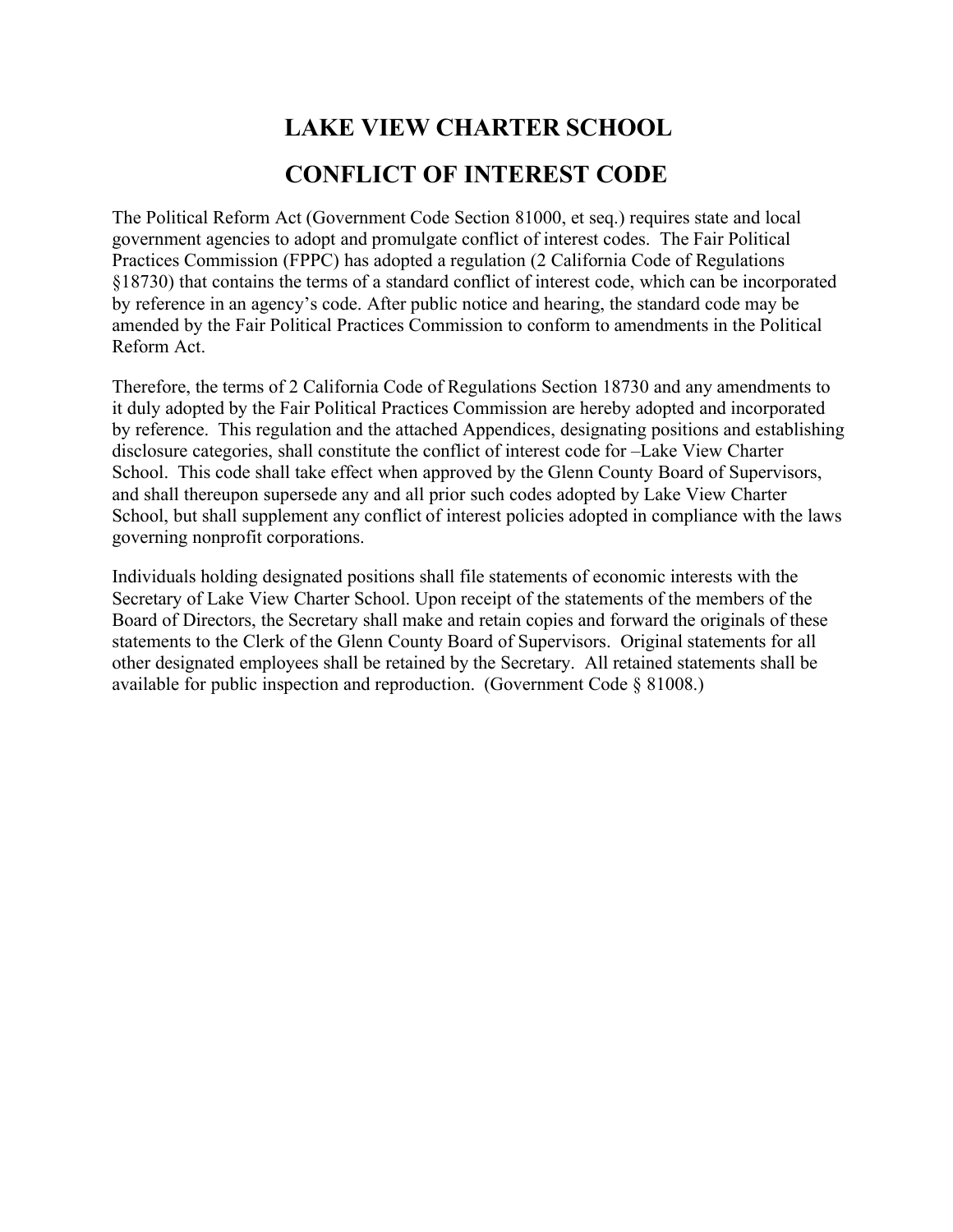## **APPENDIX A**

| <b>Designated Positions</b>    | Disclosure Category |
|--------------------------------|---------------------|
| Members of the Governing Board | 1, 2                |
| President/CEO                  | 1, 2                |
| <b>Executive Director</b>      | 1, 2                |
| <b>Certificated Employees</b>  | 3                   |
| <b>Classified Employees</b>    | 3                   |

The Executive Director or designee may determine in writing that a particular consultant or newly created position as set forth in 2 Cal. Code Regs. § 18219, that makes or participates in the making of decisions that may foreseeably have a material effect on any financial interest is hired to perform a range of duties that is limited in scope and thus the broadest disclosure is not necessary. Such written determination shall include a description of the consultant's or new position's duties and, based upon that description, a statement of the extent of disclosure requirements. The Executive Director or designee's determination is a public record and shall be retained for public inspection in the same manner and location as this conflict of interest code (Government Code § 81008).